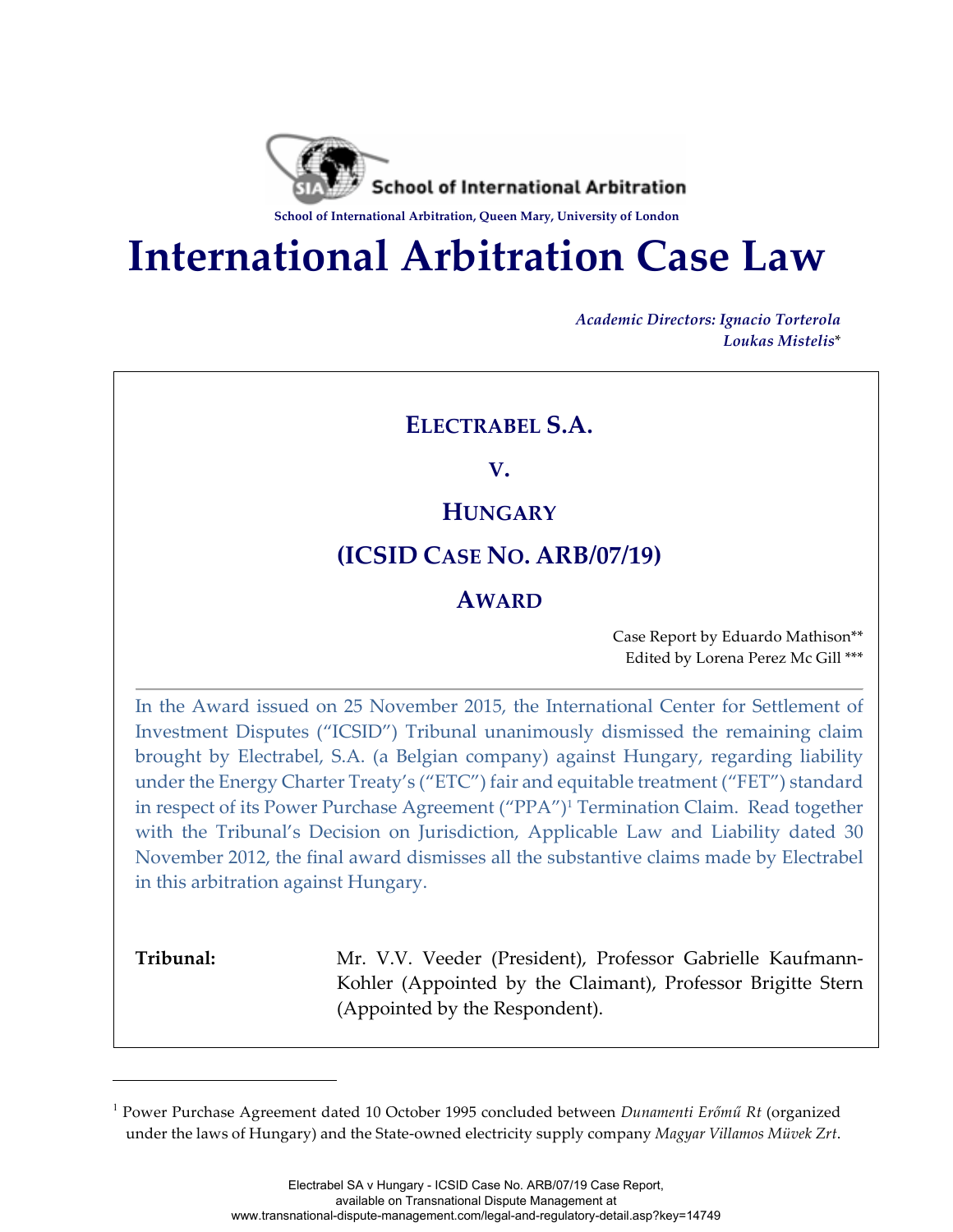| <b>Claimant's Counsel:</b> | Audley Sheppard, Gareth Kenny and Christina Schuetz of                           |
|----------------------------|----------------------------------------------------------------------------------|
|                            | Clifford Chance LLP (until March 2012); Peter J. Turner, QC,                     |
|                            | Jérôme Philippe, France-Hélène Boret and Baxter Roberts of                       |
|                            | Freshfields Bruckhaus Deringer LLP (as of March 2012); Marie                     |
|                            | Stoyanov of Allen & Overy LLP; and Zoltán Faludi and László                      |
|                            | Kenyeres of Faludi Wolf Theiss.                                                  |
|                            |                                                                                  |
|                            | Respondent's Counsel: Jean Kalicki, Mara V. J. Senn, Mallory Silberman and Csaba |
|                            | Rusznak of Arnold & Porter LLP; Dmitri Evseev, Lisa Tomas,                       |
|                            | Peter Nikitin and Bart Wasiak of Arnold & Porter (UK) LLP; Luc                   |
|                            | Gyselen of Arnold & Porter (Brussels) LLP; and János Katona                      |
|                            | and Gábor Puskás of Kende Molnár-Biró Katona.                                    |
|                            |                                                                                  |

Directors can be reached by email at ignacio.torterola@internationalarbitrationcaselaw.com and loukas.mistelis@internationalarbitrationcaselaw.com

\*\*\* Adjunct Faculty, Georgetown University Law Center and University of Houston Law Center.

<sup>\*\*</sup> Eduardo Mathison is a legal consultant in Crowell & Moring's International Dispute Resolution Group in the Washington, D.C. office, where he focuses his practice on investor-State arbitration. He also works closely with the firm's International Trade group and provides assistance on U.S. sanctions, customs, regulatory and investment-related issues, with focus on Latin American matters. Eduardo earned his law degree from Universidad Católica Andres Bello in Caracas, Venezuela, and his LL.M. from Georgetown University Law Center.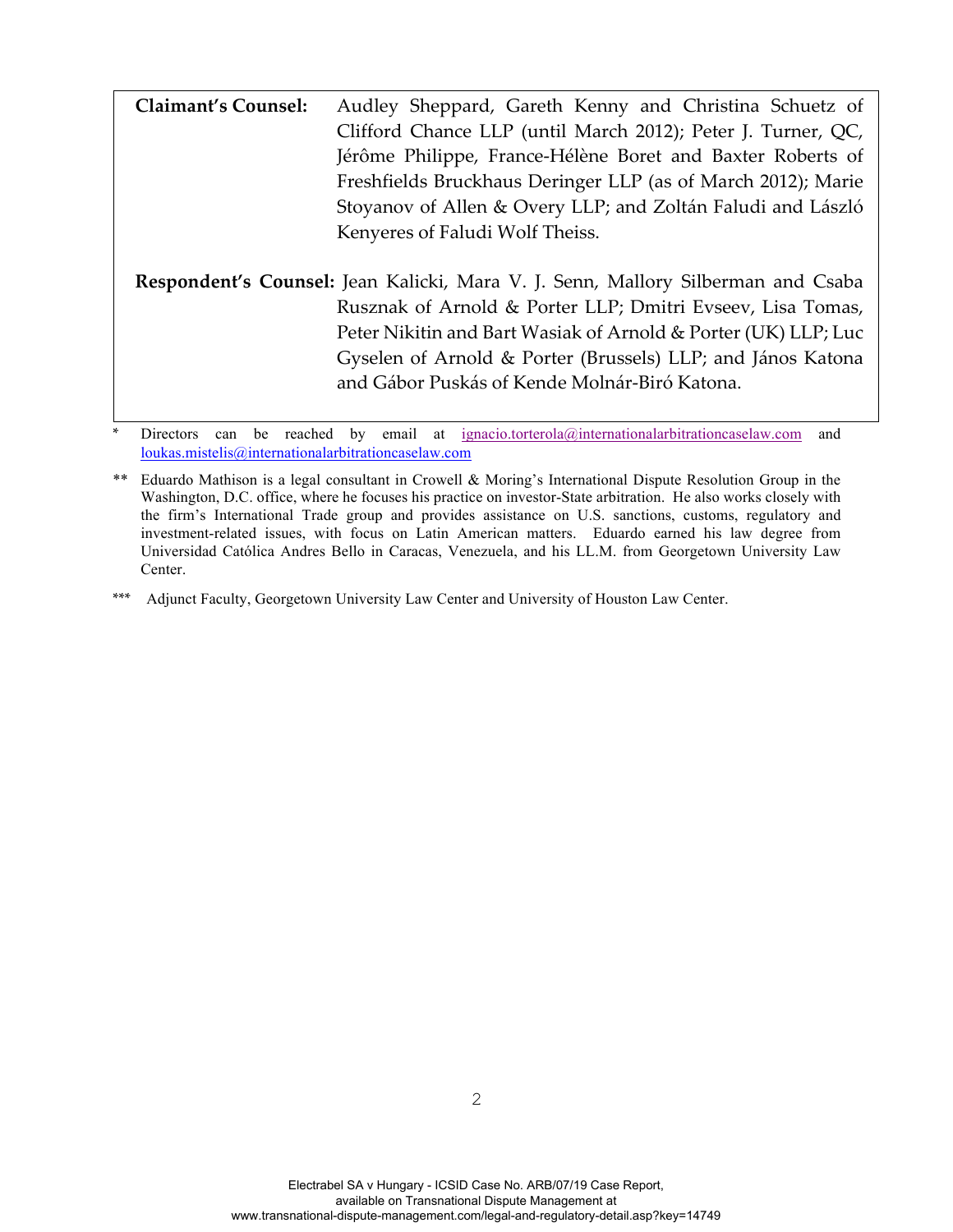### *Digest*

i<br>Li

## *1. Facts of the Case*

Claimant, Electrabel, S.A. ("Electrabel" or "Claimant") is a Belgian energy generation and sales company. (¶ 5.) Respondent is the Republic of Hungary ("Hungary" or "Respondent"). (¶ 8.) The claim was brought by the Claimant under the Energy Charter Treaty ("ECT") signed by Hungary and Belgium in 1994; and in force since 1998.

The dispute arose from the termination of the Power Purchase Agreement ("PPA") between Electrabel's Hungarian subsidiary *Dunamenti Erőmű Rt* ("Dunamenti") and Hungarian State-owned electricity supply company *Magyar Villamos Müvek Zrt* ("MVM"). Electrabel's main claim was that Hungary violated its expropriation and fair and equitable treatment ("FET") obligations under the ECT by terminating the PPA following a Final Decision of the European Commission dated 4 June 2008.2 Moreover, Electrabel contended that on 27 April 2010 the European Commission approved a scheme for Hungary to compensate Dunamenti for eligible "stranded costs,"3 but that Hungary failed to provide adequate compensation. Hungary rejected all of the claims advanced by the Electrabel.

The Tribunal found that the methodology used in the compensation scheme approved by the European Commission allowed, but did not require, Hungary to compensate Dunamenti for eligible stranded costs "in whole or in part, or not at all." According to the figures approved by the Commission, Dunamenti's total stranded costs were 147 billion HUF, and the amount of State aid that Dunamenti had received during the life of the PPA—an amount that "[t]he Commission required Dunamenti to repay"—was 125 billion HUF. Hungary had the discretion to (i) compensate nothing and require Dunamenti to reimburse 125 billion HUF; (ii) set-off against the 125 billion HUF and additionally pay 22 billion HUF (the "net stranded costs", which is the difference between the total stranded costs minus the amount of State aid) to Dunamenti; or (iii) set-off against the 125 billion HUF without paying the 22 billion HUF to Dunamenti. Hungary chose the third option, and compensated Dunamenti 125 billion HUF in the form of a setoff (85% of Dunamenti's eligible stranded costs). (¶¶ 104, 107, 185, 215.)

# *2. Procedural Background: Decision on Jurisdiction, Applicable Law and Liability dated 30 November 2012*

<sup>2</sup> *Electrabel S.A. v. Hungary,* ICSID Case No. ARB/07/19, Decision on Jurisdiction, Applicable Law and Liability, 30 November 2012,¶¶ 2.4-2.36.

 $3$  The Tribunal refers to "stranded costs" as "relevant losses comprising the notional difference between (i) the electricity undertaking's relevant investment costs; and (ii) the undertaking's relevant operating revenues to be generated in the future up to its PPA's contractual expiry date, *i.e.* post its premature termination." (¶ 101.)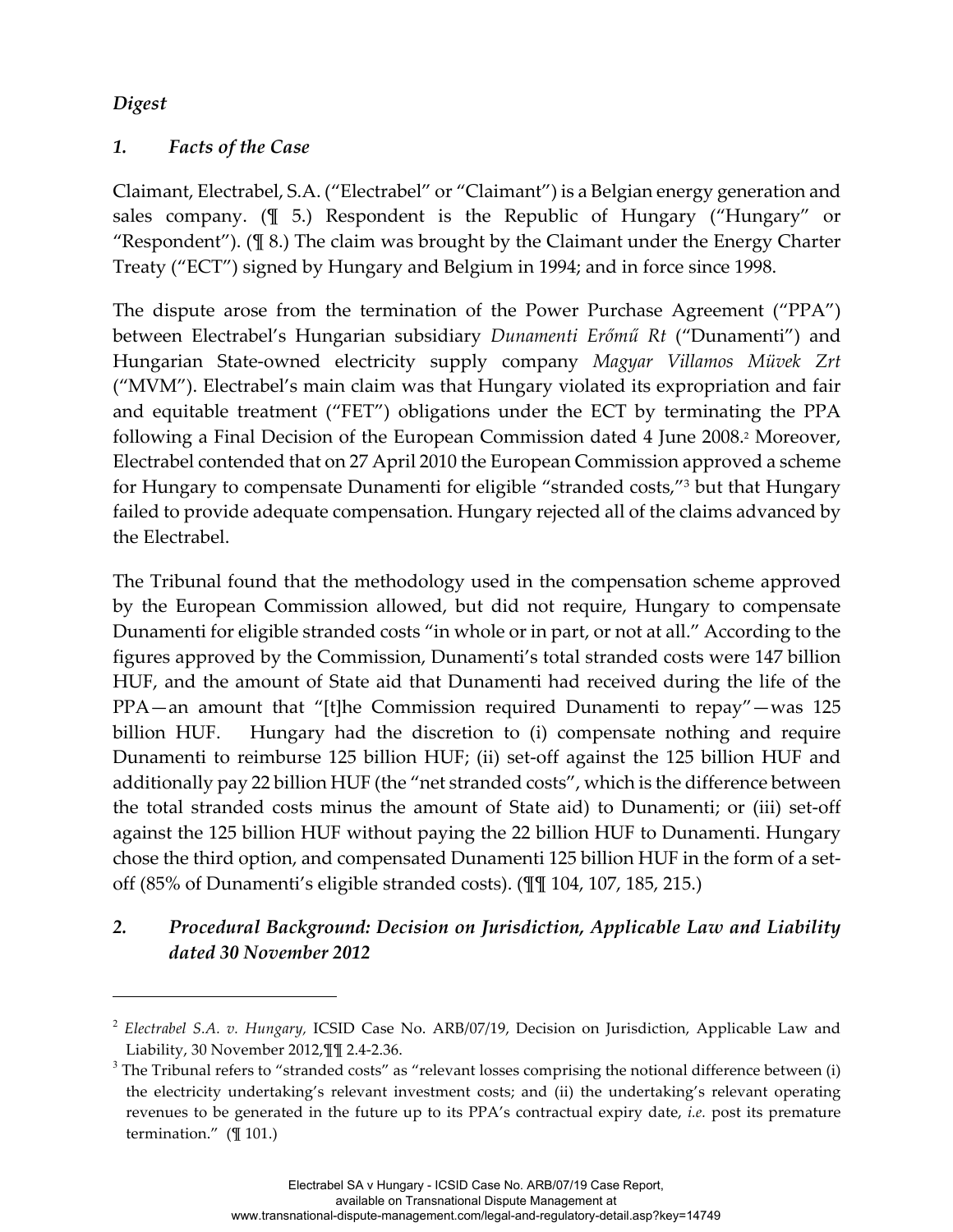Electrabel submitted its Request for Arbitration on 13 June 2007, and it was registered by ICSID on 13 August 2007. (¶ 16.) The Tribunal was constituted on 5 December 2007. (¶ 13.) On 21 December 2007, Electrabel filed a proposal for the disqualification of Professor Brigitte Stern as a member of the Tribunal. However, on 25 February 2008 the two other members of the Tribunal rejected that proposal. ( $\llbracket$  14.)

Upon the initiative and agreement of the parties, the Tribunal ordered the bifurcation of the proceedings in two phases. (¶ 26.) On 30 November 2012, the Tribunal issued a Decision on Jurisdiction, Applicable Law and Liability, declaring jurisdiction over the arbitration proceedings; dismissing most of Electrabel's claims under the ECT; and postponing to a subsequent phase its final decision in regard to "net stranded costs forming part of Electrabel's claim for compensation pleaded as the PPA Termination Claim and made under Article 10(1) of the [ECT] in regard to Hungary's obligation to accord to Electrabel's investments [FET]."4

## *3. Analysis by the Tribunal*

i<br>Li

The Award only addresses Electrabel's remaining claim with respect to Hungary's nonpayment of stranded costs to Dunamenti as a result of the termination of the PPA. The Tribunal determined that the issue yet to be resolved was whether Hungary wrongfully frustrated Electrabel's reasonable expectations or took arbitrary measures with respect to the legal framework in Hungary, including EU law. (¶ 114.) The Tribunal then addressed the remaining claim with respect to unlawfully "frustrated legitimate expectations," and "arbitrariness," as follows:

3.1. *Legitimate Expectations: Electrabel Failed to Establish a Legitimate Expectation that It Would be Awarded All Eligible Stranded Costs; and Even if It had Established a Legitimate Expectation, Dunamenti Received a Form of Partial Compensation through Hungary's Set-off Against Dunamenti's Repayable State Aid and thus There Was No Breach of the ECT's FET Standard.*

The Claimant argued that Hungary's failure to provide compensation for Duramenti's stranded costs breached the ECT's FET provision because it was "contrary to Electrabel's legitimate expectations." (¶ 124.) The Tribunal rejected the Claimant's argument for the following reasons:

First, the Tribunal held that it did not find evidence that Hungary represented to Electrabel—at the time of its investments in Dunamenti—that it would ever act

<sup>4</sup> *Electrabel S.A. v. Hungary,* ICSID Case No. ARB/07/19, Decision on Jurisdiction, Applicable Law and Liability, 30 November 2012 (Part XI: The Operative Part).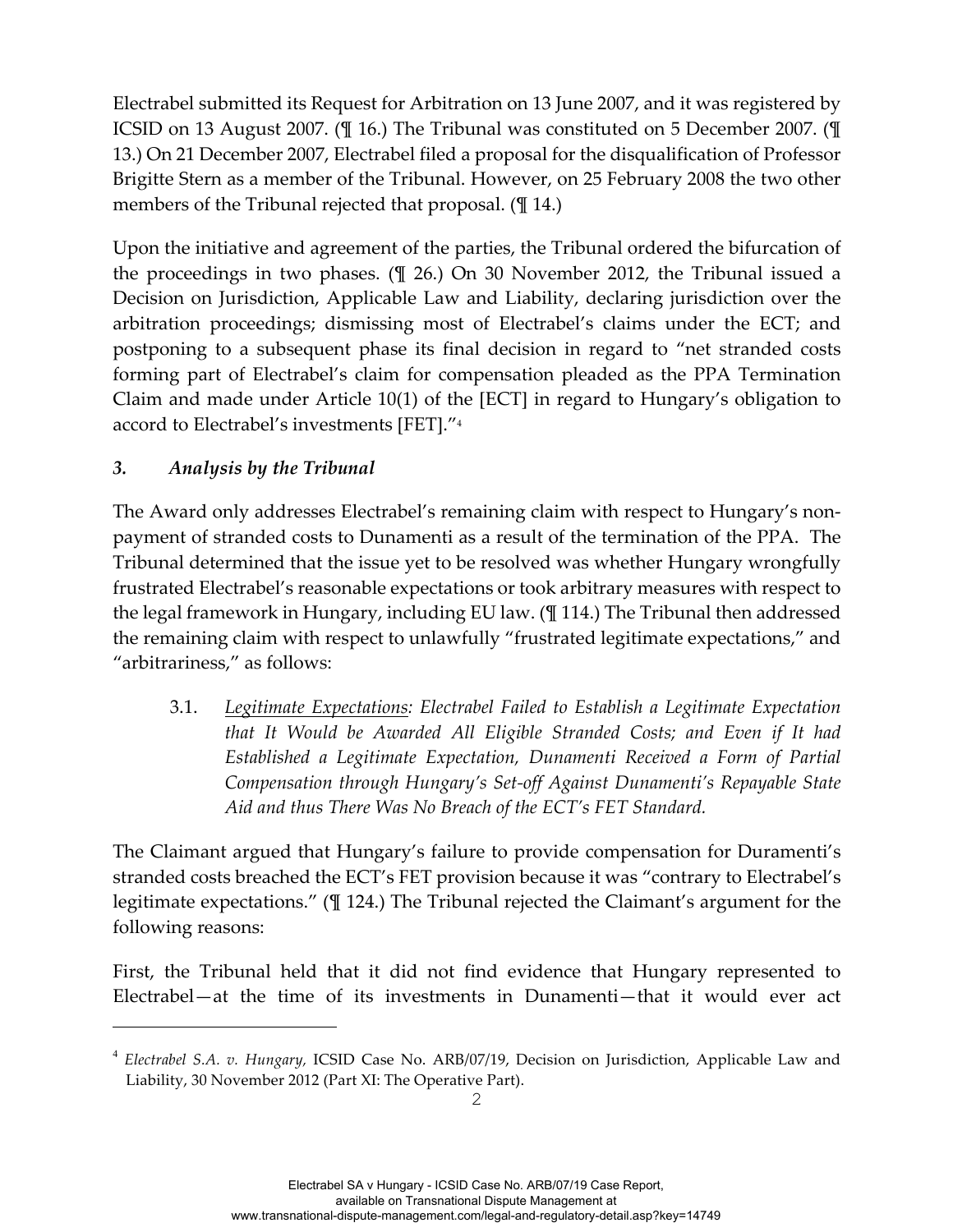differently from the way that it acted at the time. The Tribunal considered that Electrabel could not succeed in the absence of such a representation. On this subject, the Award refers to the previous Decision on Jurisdiction, Applicable Law and Liability, where the Tribunal acknowledged that while a specific assurance or representation is not always indispensable to a claim advanced under the FET standard,<sup>5</sup> the investor must establish a relevant expectation based upon reasonable grounds, which Electrabel failed to do. (¶ 155.)

Second, the Tribunal concluded that Dunamenti bore (i) the risk of a change in the applicable law; and (ii) the commercial risks of its operations under the PPA "in a difficult transitional period" that Hungary was facing towards market liberalization and membership in the European Union. Moreover, the Tribunal held that the Claimant could not point to EU law for its expectations because Electrabel and Dunamenti were both aware that Hungary was seeking at all times to comply with EU law. Also, the PPA between Dunamenti and MVM did not contain a stabilization clause and expressly allowed MVM to terminate the PPA without compensation "if any obligation became unlawful to perform due to a change in law," which the Tribunal understood to include EU law. (¶¶ 156-57.)

Third, the Tribunal determined that the Claimant failed to establish that Hungary made any express or implied representation to Electrabel or Dunamenti regarding guaranteed returns or protection from regulatory or legal changes as a result of Hungary's accession to the European Union. $($  \[ 162.)

Finally, the Tribunal concluded that even assuming Electrabel had a legitimate expectation of being adequately compensated, Dunamenti received a form of partial compensation under Hungary's scheme by way of a set-off against repayable State aid. Applying a balancing test, or weighing exercise, of the circumstances of the case by Hungary,7 the Tribunal noted that such partial compensation did not amount to a breach of the ECT's FET standard. The Tribunal therefore found that even if Electrabel had an expectation of being awarded the maximum compensation, it did not appear reasonable or legitimate when weighed against Hungary's legitimate right to regulate in the public interest. (¶¶ 164-66.)

i<br>Li

 $<sup>5</sup>$  *Id.* (¶ 7.78).</sup>

<sup>&</sup>lt;sup>6</sup> Electrabel relied on a representation from Hungary concerning pricing arrangements that Dunamenti would be entitled to a reasonable profit and Electrabel a reasonable return on its investment. (¶ 160.)

<sup>7</sup> The Tribunal relied on: *Saluka Investments B.V. v. Czech Republic,* UNCITRAL, Partial Award of 17 March 2006 ("*Saluka* award")*; Arif v. Republic of Moldova,* ICSID Case No. ARB/11/23, Award of 8 April 2013.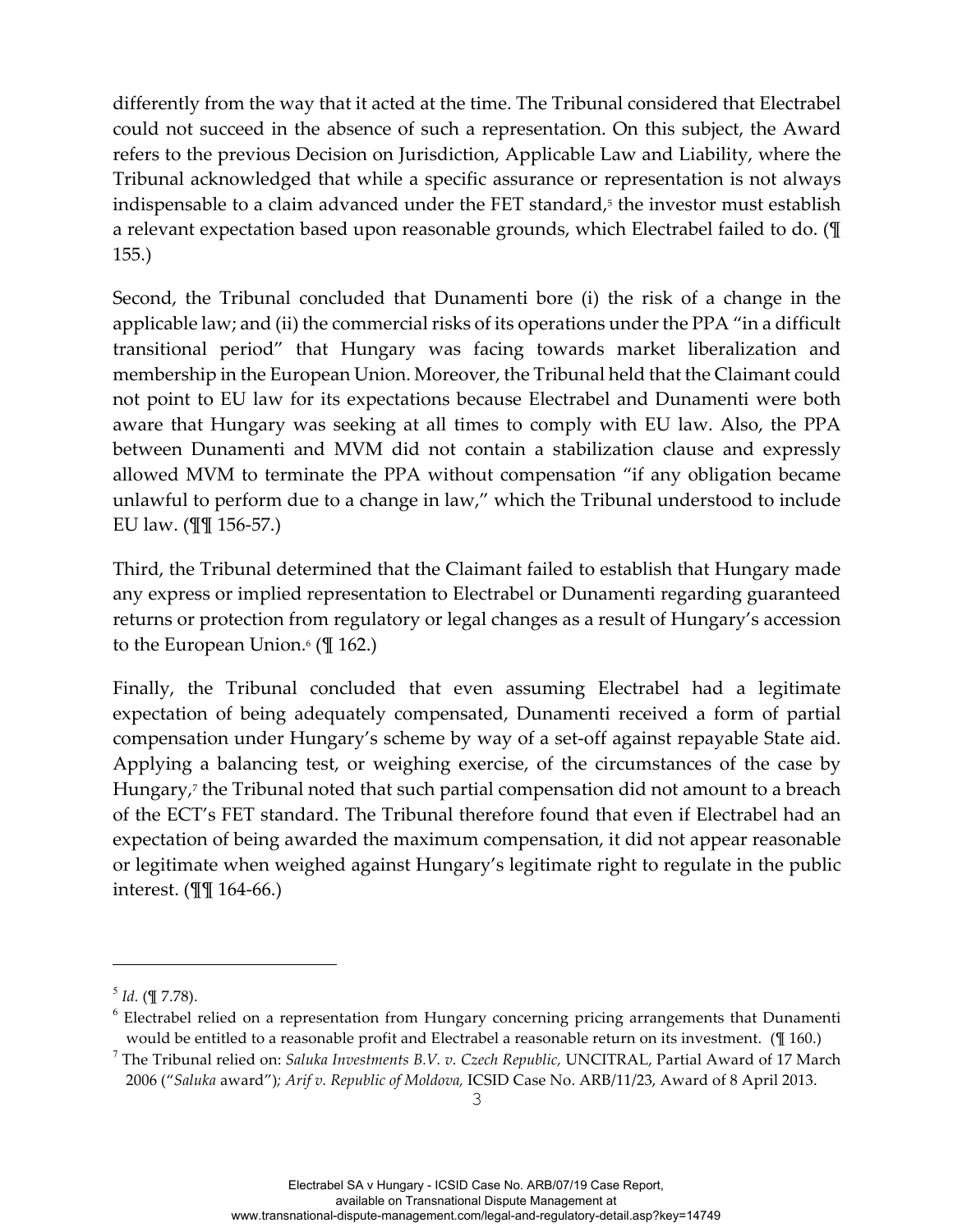#### 3.2. *Arbitrariness: Electrabel Failed to Prove that Hungary's Conduct Was Arbitrary or Disproportionate, or that there Was No Legitimate Purpose.*

The Claimant argued that Hungary's failure to provide compensation for Dunamenti's stranded costs breached the ECT's FET provision because it was "unjust, arbitrary, abusive, inconsistent and disproportionate." (¶ 124.) The Tribunal rejected Electrabel's proposition by concluding that Hungary did not act in an arbitrary manner in exercising its discretion in selecting its scheme for the compensation of stranded costs.

Electrabel also argued that Hungary's sole reason for not fully compensating Dunamenti was to "keep" budgetary monies, and that it never undertook any balancing of actual interests in making its decisions in regard to its scheme. Further, Electrabel contended that Hungary represented its willingness to provide Hungarian generators with compensation for net stranded costs, but that it then failed to do so. Finally, Electrabel alleged discriminatory treatment toward Dunamenti by arguing that Hungary provided to MVM compensation for the costs of market liberalization. The Tribunal rejected Claimant's arguments, and concluded that Electrabel failed to establish that (i) Hungary made a representation that it would pay all stranded costs; and that (ii) MVM's situation was materially similar to that of Dunamenti or Electrabel. On the latter, the Tribunal emphasized that in this case there was a mere showing of differential treatment, which was not sufficient to establish unlawful discrimination toward Electrabel or Dunamenti. (¶¶ 170-75.)

According to the Tribunal, the issue was not whether the European Commission would have approved a compensation for 100% of Dunamenti's eligible stranded costs, but instead whether Hungary acted in an arbitrary manner towards Electrabel in selecting its scheme for the compensation of stranded costs. (¶ 173.) The Tribunal, in agreement with the *Saluka, AES,* and *Micula* tribunals, stated that a measure "will not be arbitrary if it is reasonably related to a rational policy."8 In the Tribunal's view, once the elements established in the *AES* award<sup>9</sup> are met, States have a wide scope of discretion to determine the specific details of the measure. So long as there is an appropriate correlation between

i<br>Li

<sup>8</sup> *Saluka* award, *¶* 307 ("... any differential treatment of a foreign investor must not be based on unreasonable distinctions and demands, and must be justified by showing that it bears a reasonable relationship to rational policies not motivated by a preference for other investments over the foreignowned investment . . . ."); *Ioan Micula, Viorel Micula, S.C. European Food S.A., S.C. Starmill S.R.L. and S.C. Multipack S.R.L. v. Romania,* ICSID Case No. ARB/05/20, Award of 11 December 2013, *¶* 525; *AES Summit Generation Limited* and *AES-Tisza Erömü Kft v. Hungary*, ICSID Case No. ARB/07/22, Award of 23 September 2010 ("*AES* award").

<sup>9</sup> *AES* award, *¶¶* 10.3.7-10.3.9 ("the existence of a rational policy; and the reasonableness of the act of the state in relation to the policy").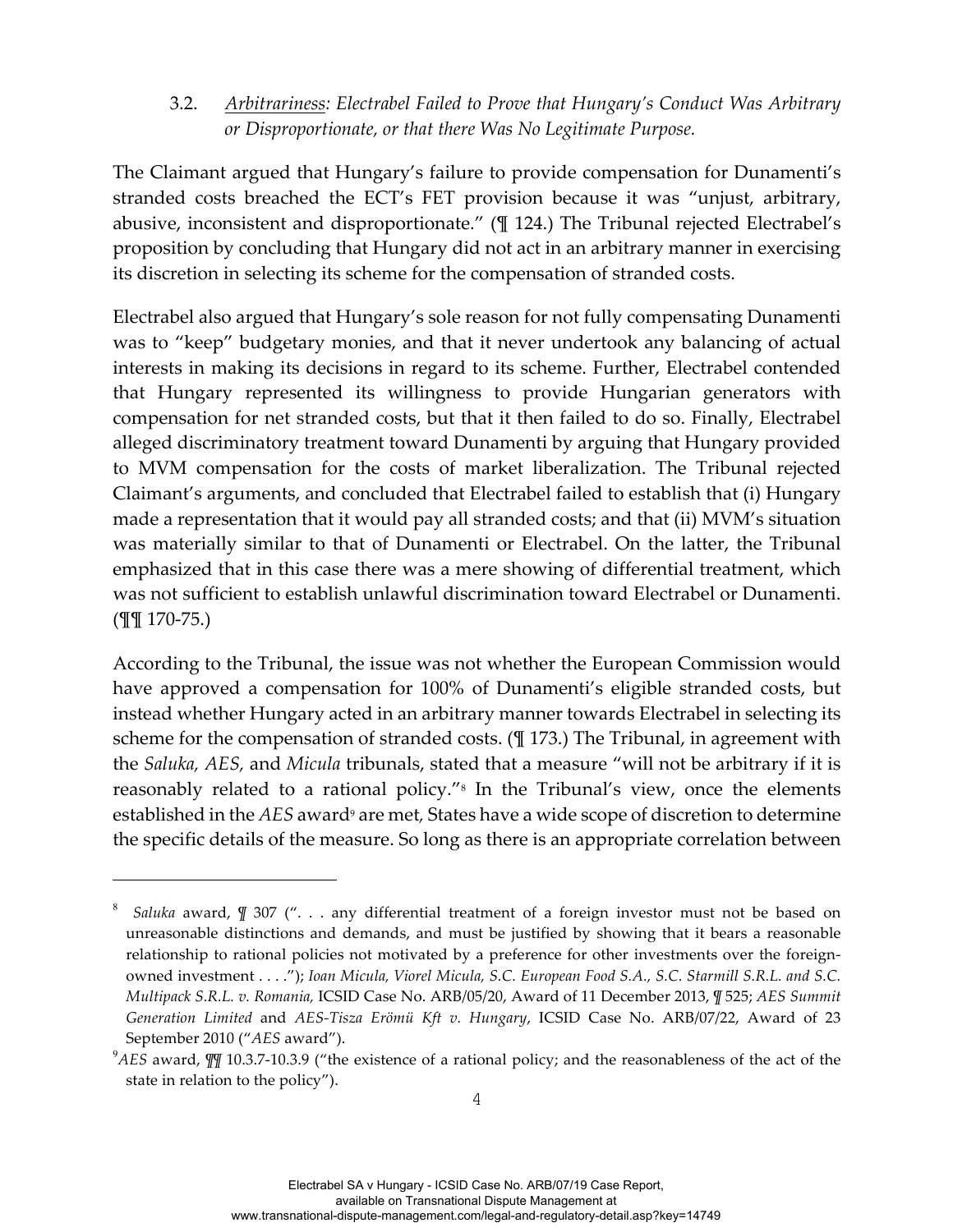the measure and the policy sought, the decision may be reasonable under the ECT's FET standard even if the government is reasonably mistaken. (¶¶ 179-80.)

Applying a balancing exercise in assessing the impact of Hungary's compensation scheme on Dunamenti and Hungary itself, the Tribunal found that Hungary's decision to compensate Dunamenti for 85% of its total eligible stranded costs was reasonably related to a legitimate policy objective. (¶ 214.) Accordingly, the policy sought by Hungary was not to "keep the money," but instead to align its electricity sector (which comprised other Hungarian generators) with the EU market. Therefore, Hungary carried out a proper balancing exercise between the "interests of generators and those of taxpayers." (¶ 215.) In addition, the Tribunal noted that Hungary made its decision at a time in which the country "was emerging from massive political and economic changes, exacerbated by budgetary constraints caused by the global economic and financial crisis." (¶ 216.)

In conclusion, given Hungary's required balancing exercise, the Tribunal rejected the proposition that Hungary should have fully paid Dunamenti's total eligible stranded costs and that such a failure amounted to a violation of the ECT's FET standard. In the Tribunal's view, Hungary's exercise of its discretion was reasonable and proportionate, even when Dunamenti received compensation for 85% of its total eligible stranded costs. Whether the Tribunal would have come to a different result from that to which Hungary arrived was irrelevant under the ECT's FET standard. The relevant question for the Tribunal was whether Hungary, acting in good faith, could have arrived at that result in a rational manner. The Tribunal found in favor of Hungary. (¶ 219.)

#### *3.3. Different outcome from E.D.F. v. Hungary*

The Tribunal acknowledged that the Award might be considered to be divergent with the UNCITRAL award in *E.D.F. v Hungary*.10The Tribunal, however, stated that it was required to decide based on the parties' submissions and that it could not derive any "material assistance" from the *E.D.F.* award. (¶ 226.) Nevertheless, the Tribunal noted that the *E.D.F.* award did not compensate the claimant-investor for the maximum amount of net stranded costs attributed to its subsidiary.

#### *4. Decision*

i<br>Li

The Tribunal dismissed all of the Claimant's substantive claims, together with all its claims for interest and costs. The Tribunal also confirmed its Decision on Jurisdiction,

<sup>10</sup> *E.D.F. International v. Hungary,* UNCITRAL, Award of 3 December 2014.